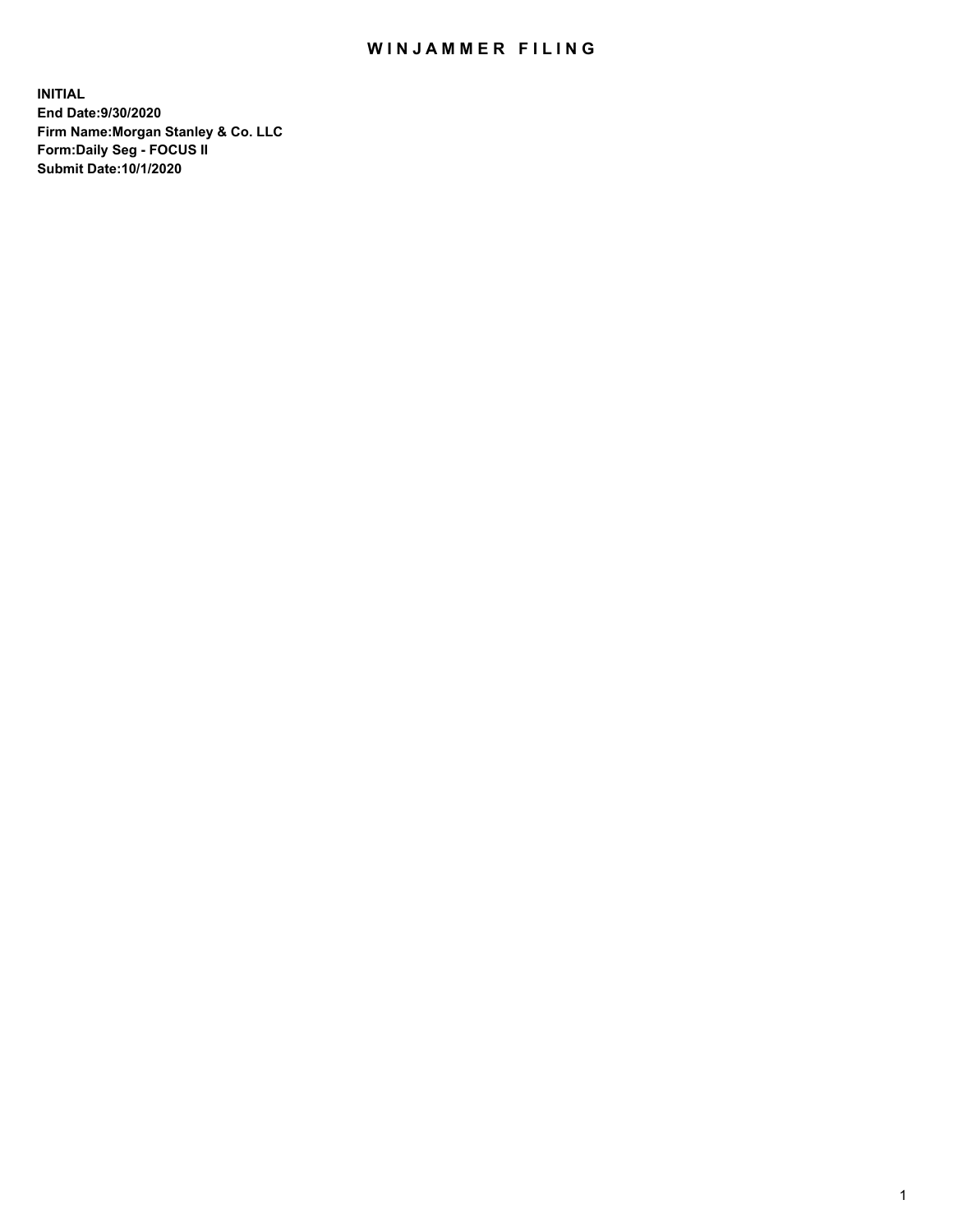**INITIAL End Date:9/30/2020 Firm Name:Morgan Stanley & Co. LLC Form:Daily Seg - FOCUS II Submit Date:10/1/2020 Daily Segregation - Cover Page**

| Name of Company                                                                                                                                                                                                                                                                                                                | Morgan Stanley & Co. LLC                                |
|--------------------------------------------------------------------------------------------------------------------------------------------------------------------------------------------------------------------------------------------------------------------------------------------------------------------------------|---------------------------------------------------------|
| <b>Contact Name</b>                                                                                                                                                                                                                                                                                                            | <b>Ikram Shah</b>                                       |
| <b>Contact Phone Number</b>                                                                                                                                                                                                                                                                                                    | 212-276-0963                                            |
| <b>Contact Email Address</b>                                                                                                                                                                                                                                                                                                   | Ikram.shah@morganstanley.com                            |
| FCM's Customer Segregated Funds Residual Interest Target (choose one):<br>a. Minimum dollar amount: ; or<br>b. Minimum percentage of customer segregated funds required:% ; or<br>c. Dollar amount range between: and; or<br>d. Percentage range of customer segregated funds required between: % and %.                       | 235,000,000<br><u>0</u><br><u>00</u><br><u>00</u>       |
| FCM's Customer Secured Amount Funds Residual Interest Target (choose one):<br>a. Minimum dollar amount: ; or<br>b. Minimum percentage of customer secured funds required:% ; or<br>c. Dollar amount range between: and; or<br>d. Percentage range of customer secured funds required between:% and%.                           | 140,000,000<br><u>0</u><br><u>0 0</u><br>0 <sub>0</sub> |
| FCM's Cleared Swaps Customer Collateral Residual Interest Target (choose one):<br>a. Minimum dollar amount: ; or<br>b. Minimum percentage of cleared swaps customer collateral required:% ; or<br>c. Dollar amount range between: and; or<br>d. Percentage range of cleared swaps customer collateral required between:% and%. | 92,000,000<br><u>0</u><br><u>00</u><br>00               |

Attach supporting documents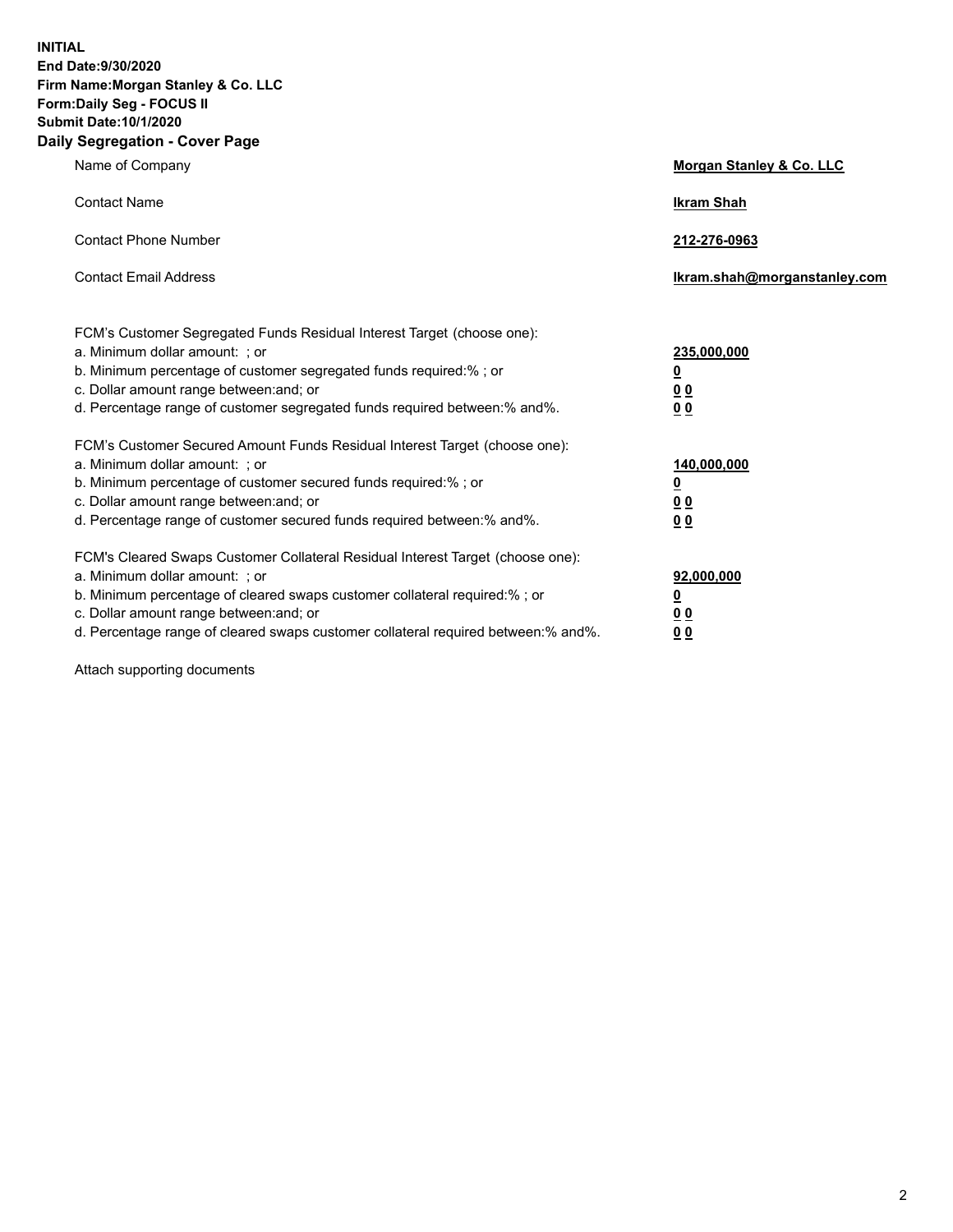## **INITIAL End Date:9/30/2020 Firm Name:Morgan Stanley & Co. LLC Form:Daily Seg - FOCUS II Submit Date:10/1/2020**

## **Daily Segregation - Secured Amounts**

|     | Foreign Futures and Foreign Options Secured Amounts                                                        |                                            |
|-----|------------------------------------------------------------------------------------------------------------|--------------------------------------------|
|     | Amount required to be set aside pursuant to law, rule or regulation of a foreign                           | $0$ [7305]                                 |
|     | government or a rule of a self-regulatory organization authorized thereunder                               |                                            |
| 1.  | Net ledger balance - Foreign Futures and Foreign Option Trading - All Customers                            |                                            |
|     | A. Cash                                                                                                    | 4,420,348,811 [7315]                       |
|     | B. Securities (at market)                                                                                  | 2,797,353,423 [7317]                       |
| 2.  | Net unrealized profit (loss) in open futures contracts traded on a foreign board of trade                  | 106,645,504 [7325]                         |
| 3.  | Exchange traded options                                                                                    |                                            |
|     | a. Market value of open option contracts purchased on a foreign board of trade                             | 9,763,471 [7335]                           |
|     | b. Market value of open contracts granted (sold) on a foreign board of trade                               | -17,404,773 [7337]                         |
| 4.  | Net equity (deficit) (add lines 1.2. and 3.)                                                               | 7,316,706,436 [7345]                       |
| 5.  | Account liquidating to a deficit and account with a debit balances - gross amount                          | 80,646,927 [7351]                          |
|     | Less: amount offset by customer owned securities                                                           | -80,234,120 [7352] 412,807 [7354]          |
| 6.  | Amount required to be set aside as the secured amount - Net Liquidating Equity                             | 7,317,119,243 [7355]                       |
|     | Method (add lines 4 and 5)                                                                                 |                                            |
| 7.  | Greater of amount required to be set aside pursuant to foreign jurisdiction (above) or line<br>6.          | 7,317,119,243 [7360]                       |
|     | FUNDS DEPOSITED IN SEPARATE REGULATION 30.7 ACCOUNTS                                                       |                                            |
| 1.  | Cash in banks                                                                                              |                                            |
|     | A. Banks located in the United States                                                                      | 437,859,675 [7500]                         |
|     | B. Other banks qualified under Regulation 30.7                                                             | 638,210,558 [7520] 1,076,070,233           |
|     |                                                                                                            | [7530]                                     |
| 2.  | Securities                                                                                                 |                                            |
|     | A. In safekeeping with banks located in the United States                                                  | 569,419,444 [7540]                         |
|     | B. In safekeeping with other banks qualified under Regulation 30.7                                         | 0 [7560] 569,419,444 [7570]                |
| 3.  | Equities with registered futures commission merchants                                                      |                                            |
|     | A. Cash                                                                                                    | 25,499,756 [7580]                          |
|     | <b>B.</b> Securities                                                                                       | $0$ [7590]                                 |
|     | C. Unrealized gain (loss) on open futures contracts                                                        | -1,290,239 [7600]                          |
|     | D. Value of long option contracts                                                                          | $0$ [7610]                                 |
|     | E. Value of short option contracts                                                                         | 0 [7615] 24,209,517 [7620]                 |
| 4.  | Amounts held by clearing organizations of foreign boards of trade                                          |                                            |
|     | A. Cash                                                                                                    | $0$ [7640]                                 |
|     | <b>B.</b> Securities                                                                                       | $0$ [7650]                                 |
|     | C. Amount due to (from) clearing organization - daily variation                                            | $0$ [7660]                                 |
|     | D. Value of long option contracts                                                                          | $0$ [7670]                                 |
|     | E. Value of short option contracts                                                                         | 0 [7675] 0 [7680]                          |
| 5.  | Amounts held by members of foreign boards of trade                                                         |                                            |
|     | A. Cash                                                                                                    | 3,535,175,534 [7700]                       |
|     | <b>B.</b> Securities                                                                                       | 2,227,933,979 [7710]                       |
|     | C. Unrealized gain (loss) on open futures contracts                                                        | 107,935,743 [7720]                         |
|     | D. Value of long option contracts                                                                          | 9,763,471 [7730]                           |
|     | E. Value of short option contracts                                                                         | -17,404,773 [7735] 5,863,403,954<br>[7740] |
| 6.  | Amounts with other depositories designated by a foreign board of trade                                     | $0$ [7760]                                 |
| 7.  | Segregated funds on hand                                                                                   | $0$ [7765]                                 |
| 8.  | Total funds in separate section 30.7 accounts                                                              | 7,533,103,148 [7770]                       |
| 9.  | Excess (deficiency) Set Aside for Secured Amount (subtract line 7 Secured Statement<br>Page 1 from Line 8) | 215,983,905 [7380]                         |
| 10. | Management Target Amount for Excess funds in separate section 30.7 accounts                                | 140,000,000 [7780]                         |

11. Excess (deficiency) funds in separate 30.7 accounts over (under) Management Target **75,983,905** [7785]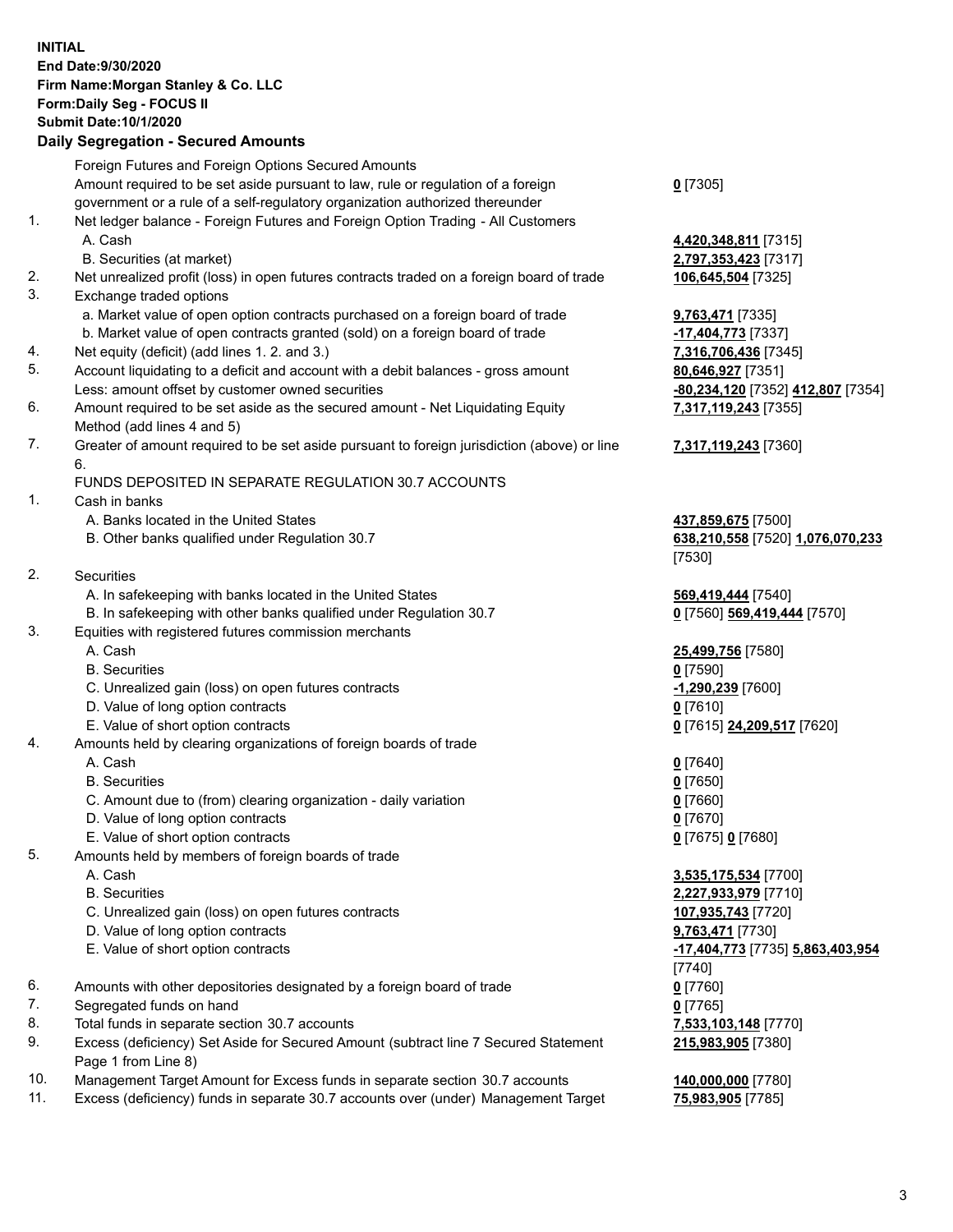**INITIAL End Date:9/30/2020 Firm Name:Morgan Stanley & Co. LLC Form:Daily Seg - FOCUS II Submit Date:10/1/2020 Daily Segregation - Segregation Statement** SEGREGATION REQUIREMENTS(Section 4d(2) of the CEAct) 1. Net ledger balance A. Cash **16,208,710,745** [7010] B. Securities (at market) **8,667,236,915** [7020] 2. Net unrealized profit (loss) in open futures contracts traded on a contract market **288,725,365** [7030] 3. Exchange traded options A. Add market value of open option contracts purchased on a contract market **450,403,555** [7032] B. Deduct market value of open option contracts granted (sold) on a contract market **-361,681,168** [7033] 4. Net equity (deficit) (add lines 1, 2 and 3) **25,253,395,412** [7040] 5. Accounts liquidating to a deficit and accounts with debit balances - gross amount **312,998,635** [7045] Less: amount offset by customer securities **-311,620,358** [7047] **1,378,277** [7050] 6. Amount required to be segregated (add lines 4 and 5) **25,254,773,689** [7060] FUNDS IN SEGREGATED ACCOUNTS 7. Deposited in segregated funds bank accounts A. Cash **3,831,498,088** [7070] B. Securities representing investments of customers' funds (at market) **0** [7080] C. Securities held for particular customers or option customers in lieu of cash (at market) **1,068,334,182** [7090] 8. Margins on deposit with derivatives clearing organizations of contract markets A. Cash **13,009,165,095** [7100] B. Securities representing investments of customers' funds (at market) **0** [7110] C. Securities held for particular customers or option customers in lieu of cash (at market) **7,598,902,733** [7120] 9. Net settlement from (to) derivatives clearing organizations of contract markets **34,712,250** [7130] 10. Exchange traded options A. Value of open long option contracts **450,403,555** [7132] B. Value of open short option contracts **and the set of our of the set of our of the set of the set of the set of the set of the set of the set of the set of the set of the set of the set of the set of the set of the set o** 11. Net equities with other FCMs A. Net liquidating equity **9,905,396** [7140] B. Securities representing investments of customers' funds (at market) **0** [7160] C. Securities held for particular customers or option customers in lieu of cash (at market) **0** [7170] 12. Segregated funds on hand **0** [7150] 13. Total amount in segregation (add lines 7 through 12) **25,641,240,131** [7180] 14. Excess (deficiency) funds in segregation (subtract line 6 from line 13) **386,466,442** [7190] 15. Management Target Amount for Excess funds in segregation **235,000,000** [7194]

16. Excess (deficiency) funds in segregation over (under) Management Target Amount Excess

**151,466,442** [7198]